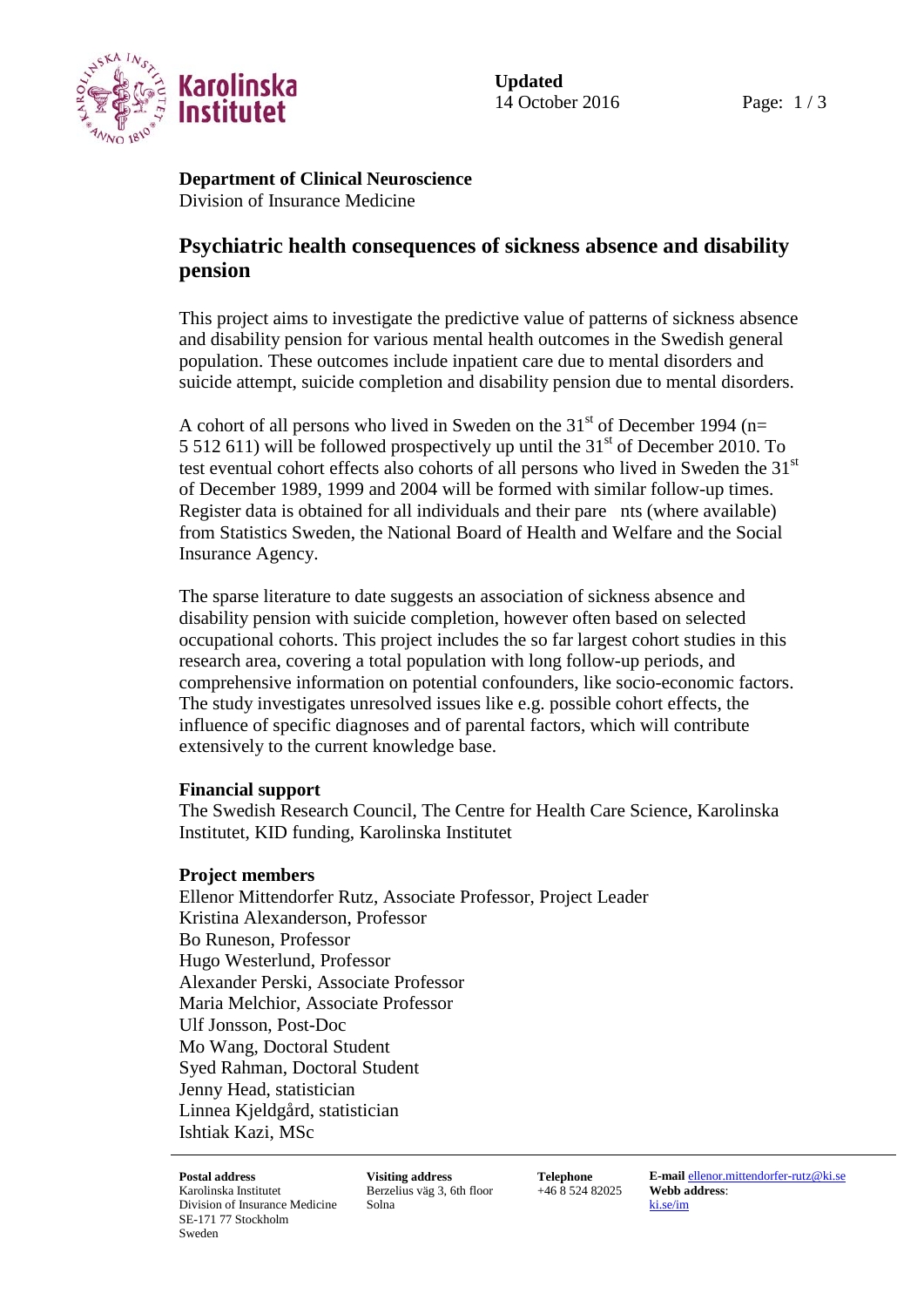

## **Publications**

- 1) Wang, M., Alexanderson, K., Runeson B., & **Mittendorfer-Rutz, E**. (2016). Morbidity and suicide mortality following sick leave in relation to changes of Page: 2 / 3 social insurance regulations in Sweden. Eur J Public Health. 2016 Jul 14. pii: ckw101.
- 2) Wang, M., Björkestam, C., Alexanderson, K., Runeson B., Tinghög, P., & **Mittendorfer-Rutz, E**. (2015). Trajectories of Work-Related Functional Impairment prior to Suicide. Plos One, 10 (10), doi: 10.1371/journal.pone.0139937.
- 3) Rahman SG, Alexanderson K, Jokinen J, **Mittendorfer-Rutz E**.(2016). Disability pension due to common mental disorders and subsequent suicidal behaviour: a population-based prospective cohort study. BMJ Open 2016;6: e010152. doi:10.1136/bmjopen-2015-010152
- 4) Wang M, Alexanderson K, Runeson B, **Mittendorfer-Rutz E**. Sick-leave measures, socio-demographic factors and health care as risk indicators for suicidal behaviour in patients with depressive disorders – a nationwide prospective cohort study. Journal of Affective Disorders 2015 Mar 1;173:201-10. doi: 10.1016/j.jad.2014.10.069.
- 5) Jonsson U, Alexanderson K, Kjeldgård L, **Mittendorfer-Rutz E**. Psychiatric diagnoses and risk of suicidal behaviour in young disability pensioners: Prospective cohort studies lf all 19-23 year olds in Sweden in 1995, 2000 and 2005, respectively. PLoS One. 2014 Nov 3;9(11):e111618
- 6) Ishtiak-Ahmed K, Perski A, **Mittendorfer-Rutz E**. Risk markers of allcause and diagnosis-specific disability pension—a prospective cohort study of individuals sickness absent due to stress-related mental disorders. BMC Public Health 2014 Aug 7;14:805. doi: 10.1186/1471-2458-14-805.
- 7) Rahman S, Alexanderson K, Jokinen J, **Mittendorfer-Rutz E**. Risk factors for suicidal behaviour in individuals on disability pension due to common mental disorders – a nationwide register-based prospective cohort study in Sweden. PLoS One 2014 May 28;9(5):e98497. doi: 10.1371/journal.pone.0098497. eCollection 2014
- 8) Wang M, Alexanderson K, Runeson B, Head J, Melchior M, Perski A, **Mittendorfer-Rutz E**. Are All-Cause and Diagnosis-Specific Sickness Absence, and Sick-Leave Duration Risk Indicators for Suicidal Behavior? - A Nationwide Register-Based Cohort Study of 4.9 Million Inhabitants of Sweden. Occupational and Environmental Medicine 2014 Jan;71(1):12-20
- 9) Ishtiak-Ahmed K, Perski A, **Mittendorfer-Rutz E**. Predictors of suicidal behaviour in 36,304 individuals sickness absent due to stress-related mental disorders - a Swedish register linkage cohort study. BMC Public Health.2013,13:492.
- 10) Jonsson U, Alexanderson K, Kjeldgård L, Westerlund H, **Mittendorfer-RutzE**. Diagnosis-specific disability pension predicts suicidal behaviour